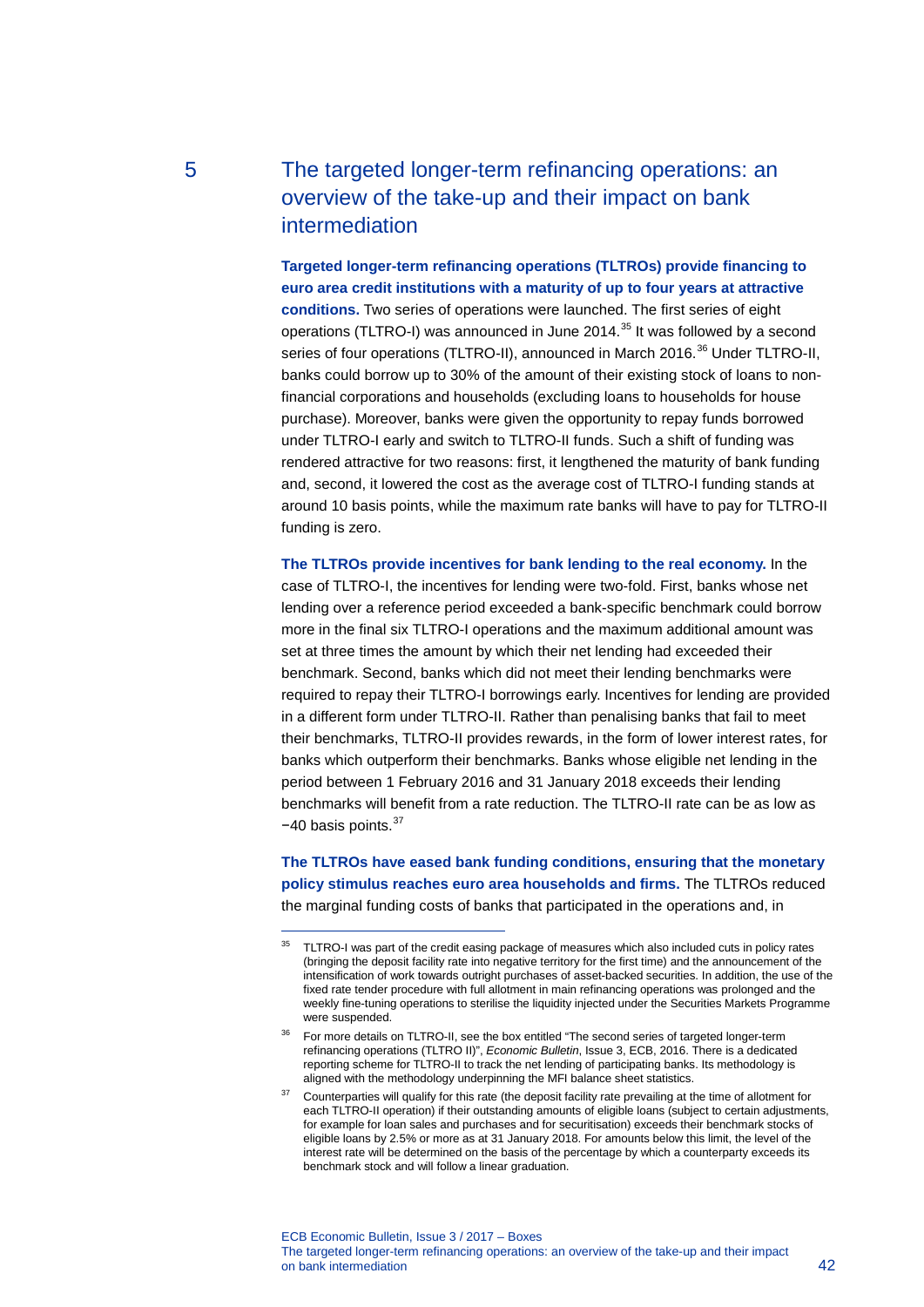parallel, provided them with incentives to increase their supply of targeted credit. The design of the measure thereby ensured that the reduction in funding costs that banks benefit from is passed on to borrowers. Moreover, to the extent that market-based funding has been replaced with TLTRO funding, the measure has contributed to a reduction in the supply of bank bonds. All other things being equal, a decline in bank bond issuance generally reduces banks' bond market funding costs, further easing funding conditions both for banks that bid in the TLTRO operations and for those that did not. The resulting more favourable credit conditions for borrowers (when the reduction in funding costs is passed on) in turn encourage borrowing and expenditure for investment and consumption.

**Banks' total TLTRO-II borrowings currently stand at €739 billion.** The first TLTRO-II operation (TLTRO-II.1, settled in June 2016) attracted bids amounting to €399 billion, which largely reflected shifts out of TLTRO-I funding and into TLTRO-II funding (see Chart A). The second and third TLTRO-II operations (TLTRO-II.2 and TLTRO-II.3) allotted €45 billion and €62 billion respectively. Take-up in the final operation (TLTRO-II.4) was substantially higher at €233 billion, of which a significant share (€216 billion) constituted a net increase in TLTRO borrowings. The significant take-up in the final operation reflects the overall attractive pricing of TLTRO-II compared with banks' alternative market-based funding, and, to some degree, incentives for back-loading take-up. $38$  Overall, outstanding TLTRO credit (including outstanding TLTRO-I credit) stood at €761 billion as at end-March 2017 and was concentrated in the first and final TLTRO-II operations (see Charts A and B).

## **Chart A**



## Evolution of banks' gross TLTRO borrowings

Source: ECB.

-

<span id="page-1-0"></span><sup>&</sup>lt;sup>38</sup> Such incentives to postpone take-up arose for several reasons. First, market participants were expecting further cuts in policy rates at the time of bidding for TLTRO-II.1 and TLTRO-II.2. Postponing take-up may have been preferable at that point in time in order to lock-in the lowest possible rate. Moreover, back-loading take-up extends the tenor of the operation, over which market rates are likely to rise. Finally, it reduces the uncertainty surrounding the final TLTRO-II rate, as banks had observed developments in their eligible loans for half of the reference period by the time they came to bid for TLTRO-II.4 funding. This information allowed them to make a more accurate assessment of whether and by how much they were likely to outperform their lending benchmarks.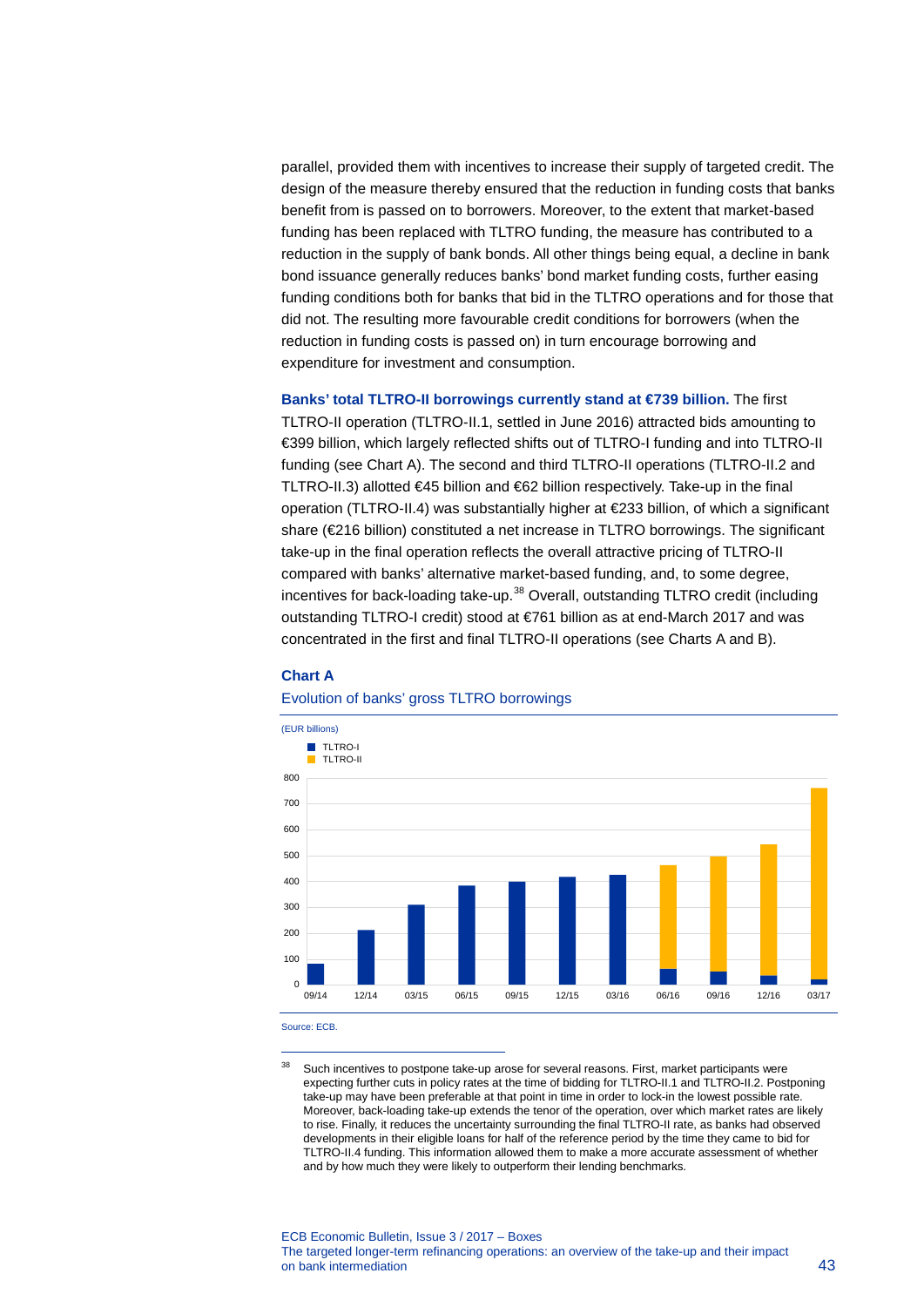### **Chart B**

Composition of outstanding TLTRO credit as at end-March 2017



#### Source: ECB.

<span id="page-2-0"></span>-

**The joint impact of TLTRO-I and TLTRO-II on bank intermediation cannot be easily split into the separate contributions of the two series at present.** While high bidding volumes are welcome, they do not constitute the right metric for assessing the effectiveness of the two TLTRO series. The measure of success is rather the improvement in funding conditions of final borrowers brought about by the TLTROs. Given the large set of banks that bid in both series, the significant rollover of TLTRO-I funding into TLTRO-II funding and the relatively short period since the settlement of the first TLTRO-II operation for which bank lending data are available, it is currently difficult to split the overall impact of the TLTROs into the contribution of TLTRO-I and the additional impact of TLTRO-II. Instead, evidence of their joint impact on bank intermediation is provided below.

**The TLTROs, together with the other non-standard measures introduced since June 2014, have proven effective in supporting the transmission of lower policy rates into better borrowing conditions for the euro area non-financial private sector.** The rates on loans to non-financial corporations declined markedly immediately after the announcement of the first series of TLTROs (see Chart C). The declines were sharper in countries where the composite lending rates to nonfinancial corporations had been elevated, thus, overall, the cross-country dispersion of lending rates also declined in parallel. Moreover, in vulnerable countries, banks that borrowed under TLTRO-I reduced their rates by more than banks that abstained from bidding.[39](#page-2-0) Finally, banks surveyed in the euro area bank lending survey have repeatedly reported that the TLTROs – including those of the second series – have contributed to an easing of the terms and conditions on loans to enterprises and, albeit to a lesser extent, an easing of credit standards (see Chart D).

See the article entitled "The transmission of the ECB's recent non-standard monetary policy measures", *Economic Bulletin*, Issue 7, ECB, 2015.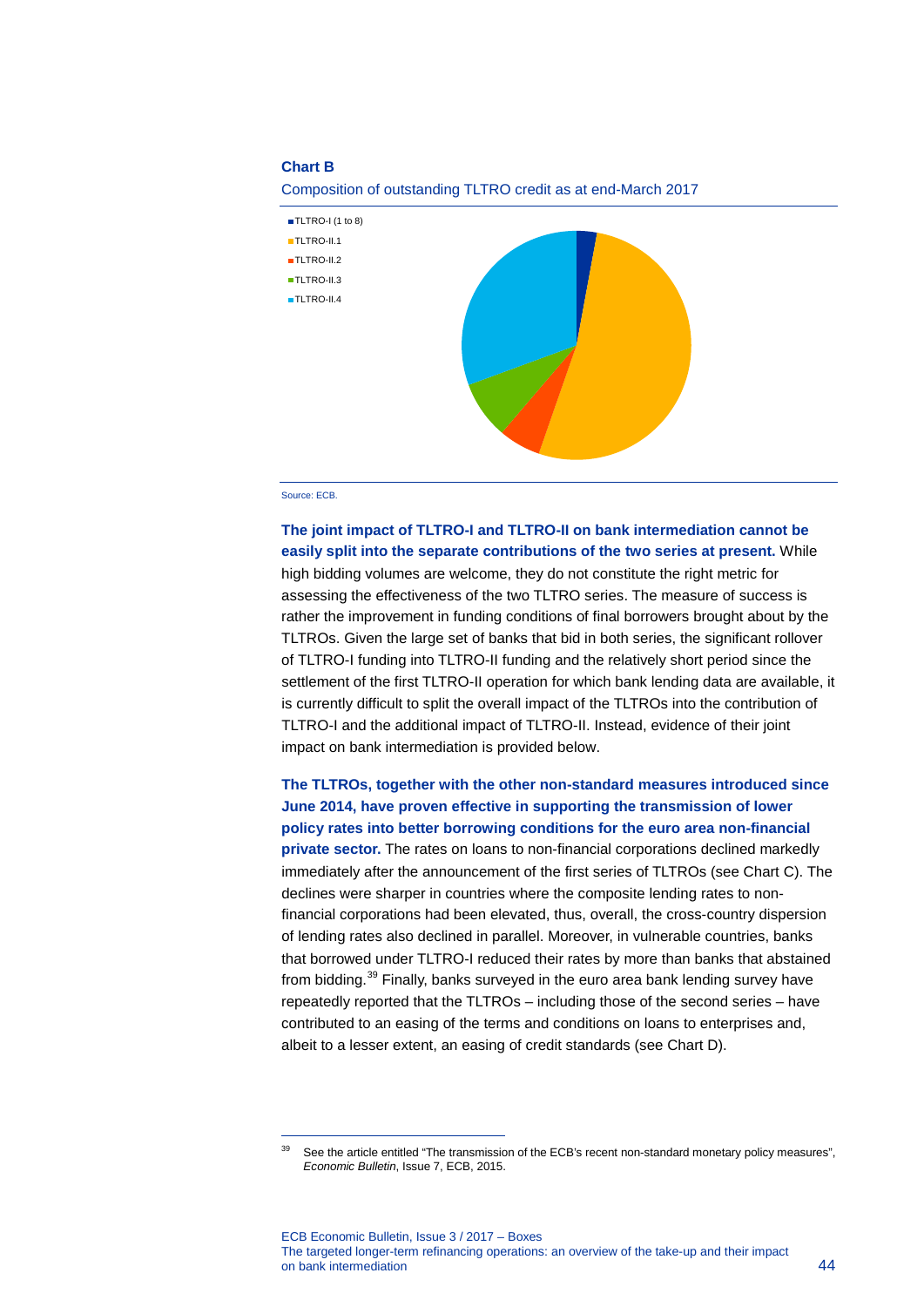## **Chart C**





Source: ECB.

Notes: The vertical line denotes the announcement of the credit easing package of measures (which included TLTRO-I) in June 2014. The latest observation is for February 2017.

#### **Chart D**

## Easing impact of past TLTROs and the expected easing impact of TLTRO-II.4 on credit standards and terms and conditions on loans to enterprises

(percentages of survey respondents indicating that the TLTROs contributed considerably and contributed somewhat to an easing of credit standards and terms and conditions in the January 2017 euro area bank lending survey)



Source: January 2017 euro area bank lending survey. Notes: The survey responses refer to the impact of all past TLTROs and the impact of TLTRO-II.4 on bank lending conditions. Vulnerable countries are Ireland, Greece, Spain, Italy, Cyprus, Portugal and Slovenia. Less vulnerable countries are the remaining euro area countries.

# **The TLTROs seem to be supporting higher intermediation volumes in less vulnerable euro area countries and a slowdown of the contraction in bank**

**lending in vulnerable countries.** Chart E compares the evolution of lending to nonfinancial corporations by the set of banks that bid in both TLTRO-I and TLTRO-II with lending by banks that did not participate in any operations in the two series of TLTROs. Prior to the introduction of TLTRO-I net lending by both groups of banks evolved largely in parallel. Lending by banks that did not participate in the TLTROs

ECB Economic Bulletin, Issue 3 / 2017 – Boxes The targeted longer-term refinancing operations: an overview of the take-up and their impact on bank intermediation 45